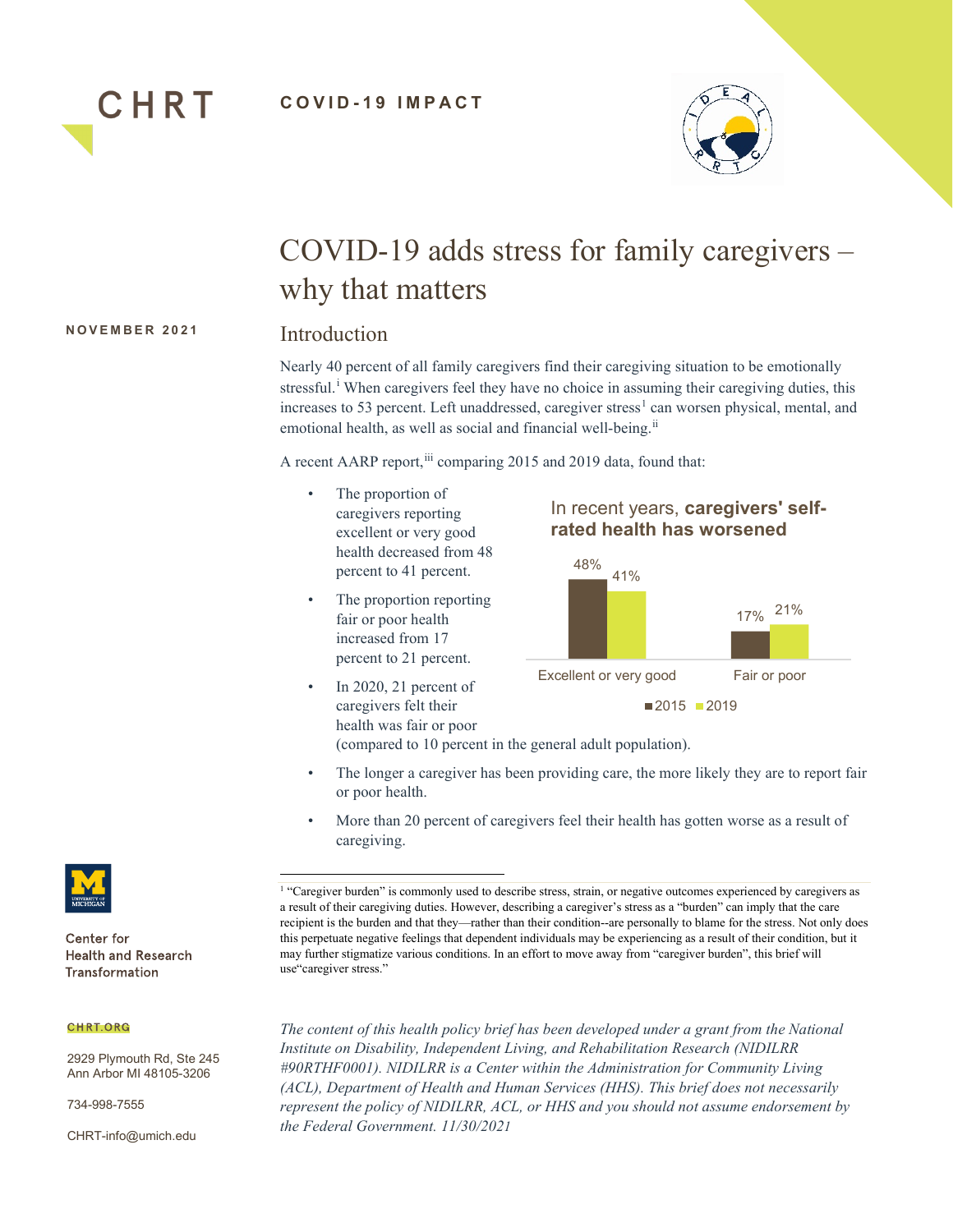#### **STRESS FOR FAMILY CAREGIVERS**

• Worsening health is especially concerning for co-resident caregivers (30 percent report worse health), higher-hour caregivers (29 percent report worse health), caregivers who perform medical and nursing tasks (27 percent report worse health) and primary caregivers (25 percent report worse health).

Employment and financial status also have an impact on the stress that family caregivers experience.

- Most family caregivers are still full-time employees and must balance their caregiving duties with work duties to financially support themselves and their families.
- Family caregivers provide over \$10,000 per person in unpaid hours of care each year.<sup>[iv](#page-5-3)</sup>

Additionally, caregivers with less than \$50,000 in household income are far less likely to rate themselves as having excellent or very good health compared to higher-income caregi[v](#page-5-4)ers. <sup>V</sup>An October 2021 KFF Health Tracking Poll<sup>[vi](#page-5-5)</sup> also examined stress, financial strain, and health among the 21 percent – or one in five – unpaid adult caregivers, and found that:

- 77 percent experience stress or worry about the individual's care.
- 42 percent experience financial strain, such as losing a job or working reduced hours.
- 50 percent experience a worsening of their own mental health, while 28 percent experience a worsening of their own physical health.

The same poll<sup>[vii](#page-5-6)</sup> also found that unpaid caregivers were disproportionately female, minority, lower income and less educated compared to the U.S. adult population:

- More likely to be female (55 percent, compared to 45 percent male).
- More likely to be minorities compared to overall adult population (21 vs. 17 percent Hispanic, 14 vs. 12 percent Black, 55 vs. 57 percent white).<sup>[viii](#page-5-7)</sup>
- More likely to be lower income (with 49 percent reporting less than \$40,000 in household income, compared to 32 percent reporting \$40,000 to \$89,999 and 19 percent reporting \$90,000 or higher).
- Less likely to have a college degree (with 40% reporting a high school education or less and 38% reporting some college, compared to 22% with a college degree).

The COVID-19 pandemic has only added to the difficulty of caregiving. This brief will examine how COVID-19 has impacted family caregivers, with special attention to working caregivers, caregivers with children, and caregivers of people who are aging with disabilities. The stories included in this brief were featured in a PBS NewsHour segment about COVID-19 and caregiving.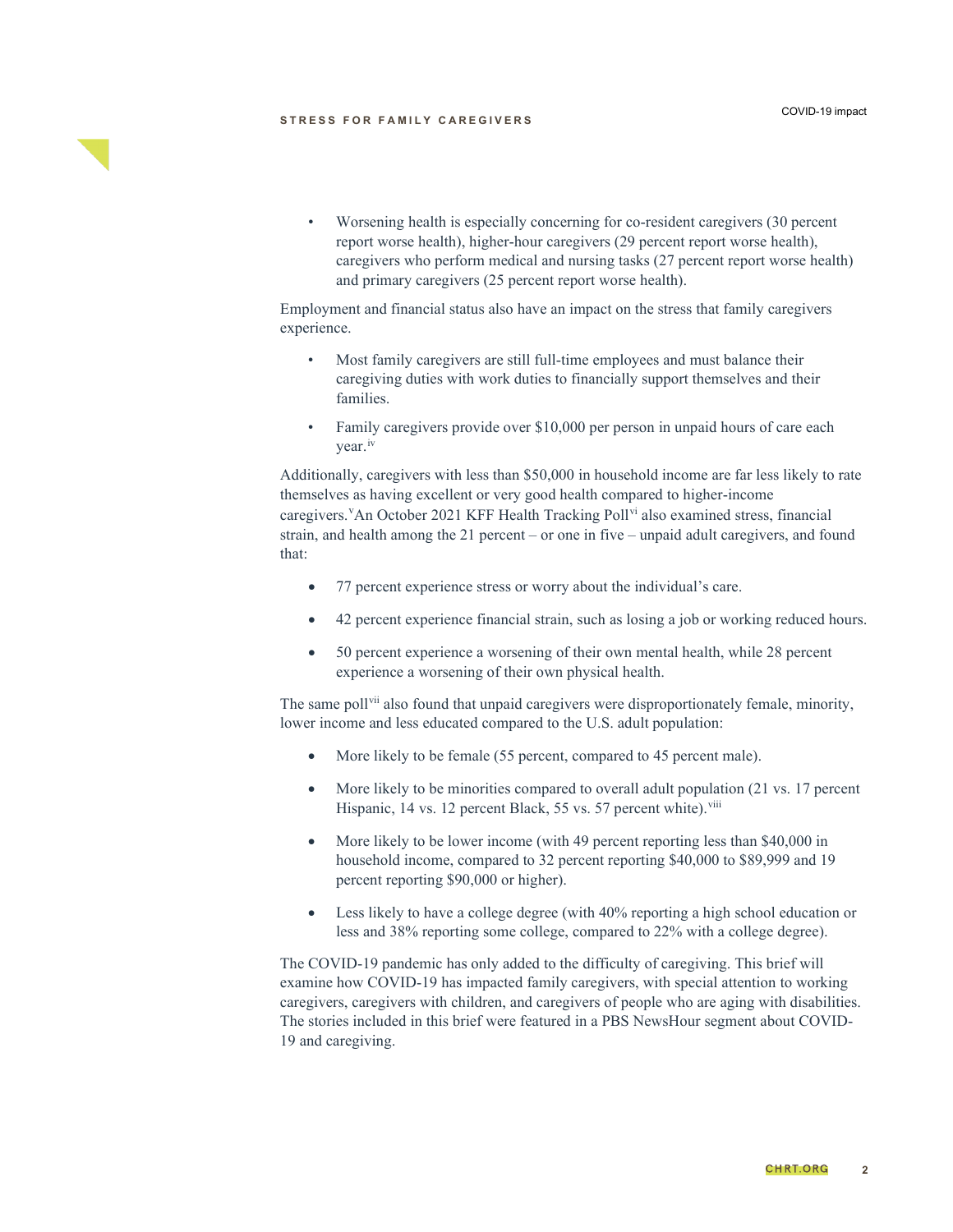

## Compounding factors on caregiver stress

## **COVID-19 impacts**

*Deanna Ludwig is 50 years old. Her husband had a massive bilateral stroke about 25 years ago and she is now his caregiver. He does feed himself, but, other than that, he requires support for everything.* 

*"When they first started talking about the virus, I knew that I was going to guard him like Fort Knox. Nowhere, I said, he can't go to respite unless I'm laying here dead … So, that's kind of changed over time. If they had an opening in a respite facility where there's [no] cases, but there's a chance, I'd be like, let's go."[ix](#page-5-8)*

"[It] was really getting extremely difficult before. And then [with the pandemic], any help that I was getting, whether it was

 $\overline{a}$ 

The COVID-19 pandemic has created an incredibly challenging environment for caregivers. In addition to managing the health of their care recipient, caregivers had to manage risk to their own health—caregivers may have a heightened risk of infection, as research shows that more than one-third have medical conditions that make them more susceptible to contracting COVID-19.<sup>[x](#page-5-9)</sup> And caregivers had to manage risks to their care recipient's health, as well. Many care recipients are aging or are living with a condition that makes them more susceptible to health complications from a COVID-19 infection.

For many caregivers, the pandemic has exacerbated existing challenges. Studies suggest that nearly one in five family caregivers already felt isolated prior to the pandemic.<sup>[xi](#page-5-10)</sup> The stay-athome orders led to increased isolation and lack of access to respite services. Caregiving stress is compounded by feelings of isolation that take a heavy, detrimental toll on a caregiver's mental and emotional well-being. This may affect multiple facets of the caregiving role, including their ability to serve as a caregiver for longer periods of time.

While caregiver support groups have been effective in mitigating feelings of isolation, caregivers have limited access to these groups. Caregivers need reliable internet access and technology skills to join virtual support groups. This means that rural caregivers and caregivers who are not adept at utilizing communication technology may have a hard time receiving this type of support.

A recent Wisconsin survey of nearly 500 older adults and individuals with disabilities found that every respondent experienced a disruption in their caregiving service during the early months of the pandemic.<sup>[xii](#page-5-11)</sup> Ancillary supports, such as respite services, in-home care assistants, and adult day centers, shut down for long periods of time. Caregivers without these services can quickly experience feelings of burnout, which can lead to increased fatigue, irritability, changes in sleeping patterns, feelings of anxiety and depression, and even getting sick more often.<sup>[xiii](#page-5-12)</sup>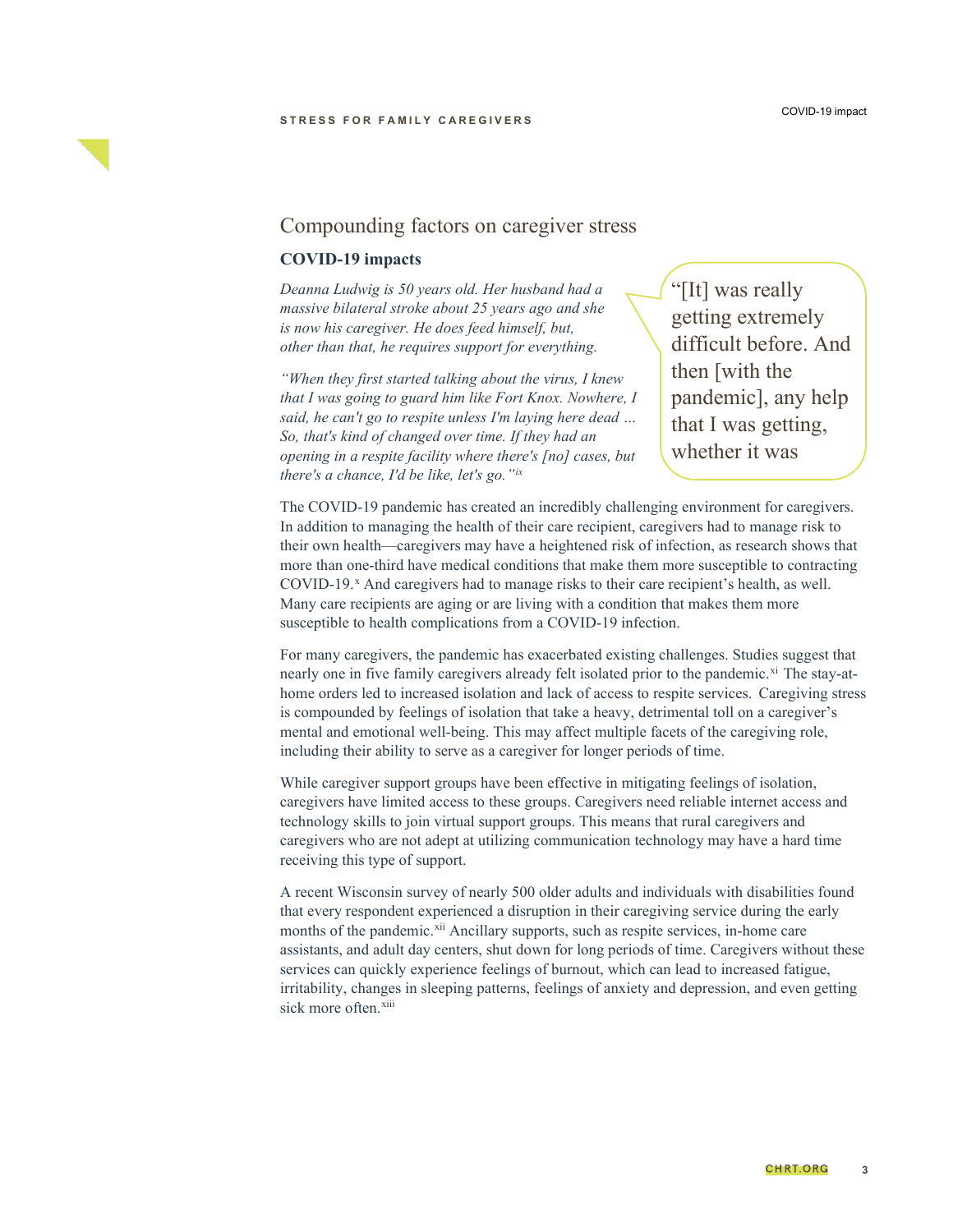

### **Working from home**

*Vivian Geary is a senior event planner for a large entertainment attraction in Orlando, Florida. She was a caregiver for her mom, who was hemiplegic and lived with her for ten years. Geary took it upon herself to educate her managers on her role as a family caregiver, explaining the challenges with a standard 9-5 schedule.* 

*Geary's employers were understanding and tried to compare her caregiving duties with those of working parents in the company. But Geary disagreed with the comparison. While many parents only need child care coverage before and after school, caregivers of aging parents need coverage around the clock.* 

*The distinction made a difference at night when Geary was asked to run an event onsite. "I did have to tell my management in a review once that I wanted (to work) more daytime events, because night time events cost me money." Her regular home care coverage ended at 9 p.m. and she had to hire additional help when working late. "By using the childcare model, they thought that by night time I'd be taken care of. It was just kind of an aha for them.["xiv](#page-5-13)*

More than 60 percent of family caregivers are employed outside their caregiver role, the majority of whom work full-time.<sup>[xv](#page-5-14)</sup> More than half of caregivers of someone with a long-term physical condition (58 percent)

**3 out of 5 family caregivers are employed outside of their caregiver role**, the majority of whom work full-time



reported that their supervisors were aware of their caregiving duties. But without adequate workplace supports, employment can affect caregiving duties and vice versa.

Employed caregivers may be absent front work, reduce their hours, turn down a promotion, or leave the workplace entirely by retiring early or quitting. Sixty-one percent of caregivers have experienced at least one of these changes to employment. Higher-hour and higher-intensity caregivers typically experience these impacts more often than others. There may also be considerable short-term and long-term economic consequences for those who reduce their working hours, retire early, or quit. These include lost salary, personal savings for retirement, Social Security and retirement benefits, career opportunities, and overall financial wellbeing.<sup>[xvi](#page-5-15)</sup>

As schools and businesses turned to remote work, many caregivers had to juggle childcare and employment duties in the home while continuing to perform their caregiving duties as well. Unfortunately, there aren't many ways to address the challenges of working at the same time as caregiving. Nursing home facilities had high rates of COVID-19 infections and deaths, so many families were reluctant to introduce their care recipients to this environment. Direct care workers have unknown exposure to COVID-19, so it's understandable that caregivers were reluctant to hire them. Nursing facilities and other community-based and institutional care options are also very costly, so there are significant financial barriers as well.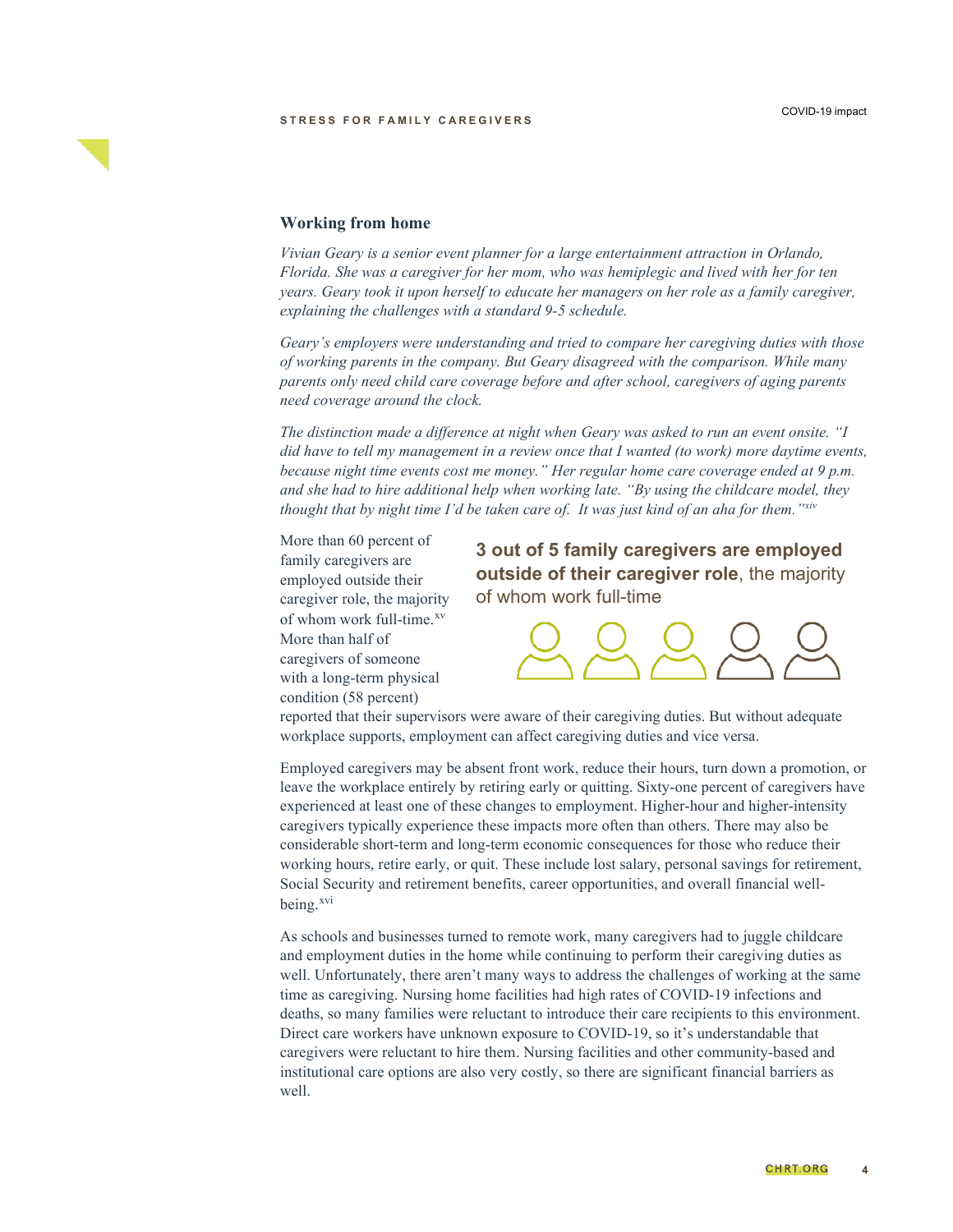## **Caring for parents and children**

*Jessica Johnson is 45 years old and has been juggling caregiving responsibilities for her 12 year-old daughter, who suffers from mental illness, and her in-laws, who both have chronic health conditions.* 

*Now Johnson is sheltering at home in New Jersey with her husband and two daughters and trying to figure out how to care for her in-laws in Texas. Her mother-in-law is recovering from back surgery, and her father-in-law struggles to treat his diabetes and heart disease.[xvii](#page-5-16)*

Eleven million caregivers (28 percent of all caregivers) are part of the "sandwich generation," caregivers who attend to aging parents while raising their own young children.<sup>xviii</sup> The majority of these caregivers are female, and between the ages of 40 and 59.

According to the Pew Research Center, almost half of adults in their 40s



and 50s are raising young children (or financially supporting a child 18+) and also have a parent aged 65 and older. About 15 percent of those middle-aged adults financially support both generations – children and parents. And 38 percent say that both parents and children rely on them for emotional support.<sup>[xix](#page-5-17)</sup>

With this dual role of responsibility, these individuals are particularly prone to burnout as well as feeling stressed and overwhelmed<sup>[xx](#page-5-18)</sup>:

- Eighty-five percent of sandwich generation caregivers report needing more information on at least one caregiving related topic, including managing stress (44 percent).
- More than 30 percent of sandwich generation caregivers report a high level of emotional stress.
- Nearly 20 percent report a high level of both financial strain and physical strain.
- Caregivers who live with their care recipient and those who care for a close relative are the most likely to report high levels of stress.

Family caregivers of adults who are aging with a physical disability have faced some of the greatest challenges during the COVID-19 pandemic.

When a care recipient is both aging and has a physical disability, the challenges imposed by each separate condition can compound and make caregiving duties more difficult. As these individuals age, they are at an increased risk for the development of multiple secondary health conditions such as increased fatigue, weakness, and further decreases in stability and